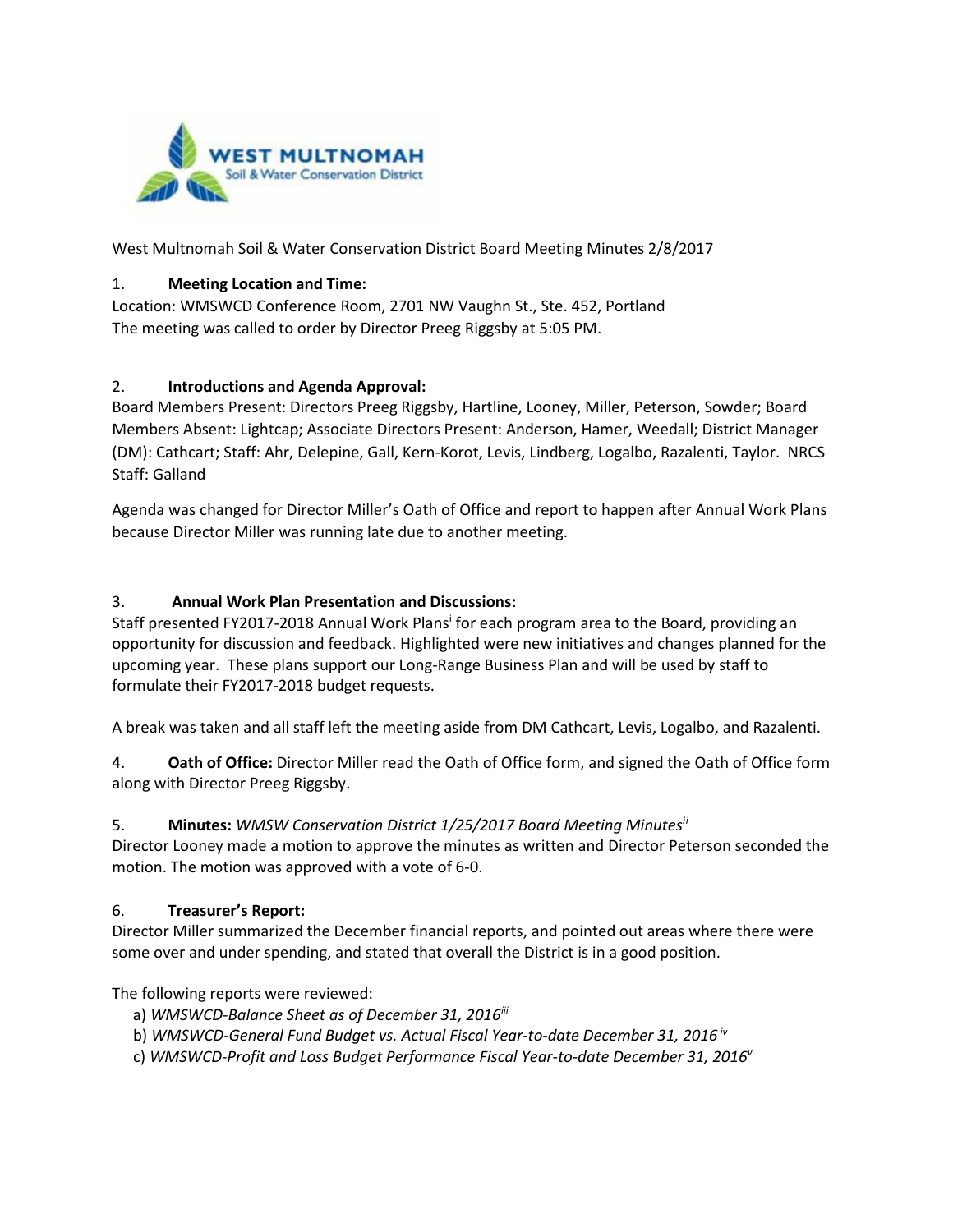# 7. **Intrafund Transfer**

Staff member Levis summarized the need for the Resolution for the Intrafund Transfer. DM Cathcart summarized the need for the Seasonal Conservation Technician including the support needed for the EDRR program, and the desire from tech staff to be able to expand the internship program to include younger students doing a wider variety of program work.

The funds for the position will come from unused Forestry program funds, and from the Invasive program area that staff member Delepine has not had the ability to launch due to being overwhelmed from the EDRR program. The program funds in future fiscal years would be replaced with more grant funding. Director Miller suggested reviewing recent years' budget-to-actual reports to see where programs have historically been underspent and Staff member Levis reported that she will provide that information.

Director Hartline made a motion to approve Resolution #2017-02-08b, A Resolution Authorizing a General Fund Intrafund Transfer from Materials and Services Appropriations to the Personnel Services Appropriations*vi*. Director Sowder seconded the motion. The motion was approved with a vote of 6-0. Directors Looney and Preeg Riggsby signed the Resolution.

# 8. **Budget Committee Members**

Staff member Levis reviewed the Recommendations for Budget Committeevil. Due to other commitments, Susan Weedall will be stepping down from serving as a citizen member of the Committee, opening up four open positions on the committee. Director Miller made a motion to reappoint two current citizen members, Patrick Willis and Edward Woods, and appoint two new citizen members, Rachel Dvorsky and Gillian Wildfire, to the Budget Committee. Director Sowder seconded, and the motion was approved with a vote of 6-0. The first Budget Committee meeting will be April 12<sup>th</sup>, the same evening as the Board meeting.

# 9. **Equity 101 Training Debrief**

Associate Director Weedall touched briefly on the Equity training back in October and called out for any feedback from Directors. The feedback was that the equity training was useful.

# 10. **Racial Equity Statement**

Director Preeg Riggsby gave a brief summary of the draft Racial Equity Statement<sup>viii</sup>. Director Miller made a motion to approve Resolution #2017-02-08a<sup>ix</sup> to Adopt the West Multnomah SWCD's Racial Equity Statement and Director Looney seconded the motion. The motion was approved with a vote of 6- 0. Director Looney and Preeg Riggsby signed the Resolution.